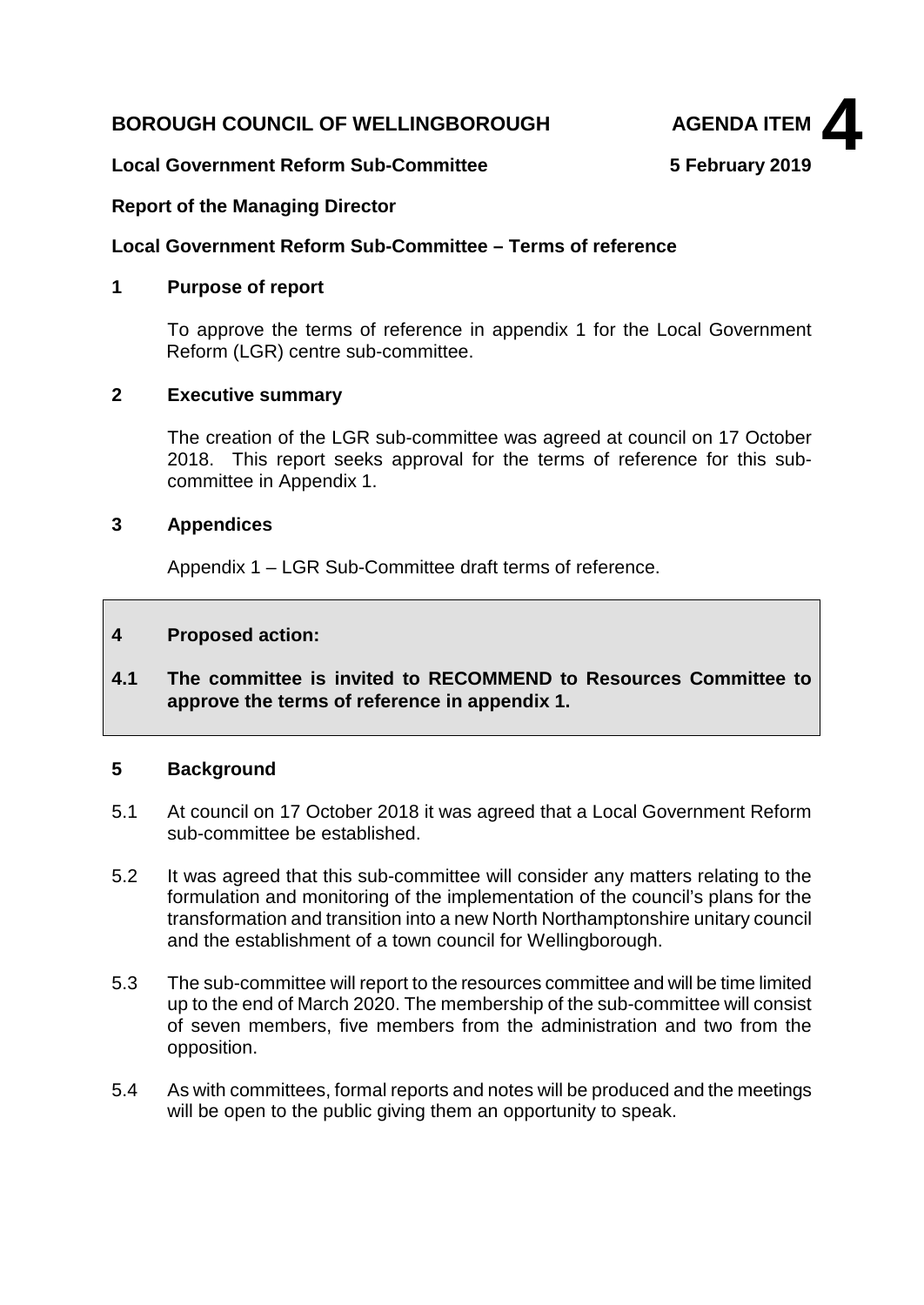# 6 **Discussion**

- 6.1 Approval is sought for the terms of reference in Appendix 1 to be agreed and recommended to Resources Committee in line with the council decision.
- 6.2 The committee has elsewhere on its agenda reports to note only, until such time as the terms of reference are agreed at Resources Committee.
- 6.3 The frequency and dates for this sub-committee are to be agreed at the meeting.

# 7 **Legal powers**

This sub committee has been created in line with the council's constitution.

# 8 **Financial and value for money implications**

Any decisions made by the sub-committee would be covered by existing budgets. If additional funding is needed this will be reported to resources committee.

#### 9 **Risk analysis**

| <b>Nature of risk</b>                | <b>Consequences</b>                   | Likelihood of | <b>Control</b>                   |
|--------------------------------------|---------------------------------------|---------------|----------------------------------|
|                                      | if realised                           | occurrence    | measures                         |
| Terms of<br>reference not<br>agreed. | Sub-committee<br>meetings<br>delayed. | <b>Medium</b> | Agree the terms of<br>reference. |

#### 10 **Implications for resources**

Any decisions made by the sub-committee would be covered by existing staff resources. If additional resources are needed this will be reported to the relevant committee.

# 11 **Implications for stronger and safer communities and equalities**

None arising from this report.

12 **Author and contact officer** Liz Elliott Managing Director

# 13 **Consultees**

Julie Thomas, Director Karen Denton Assistant Director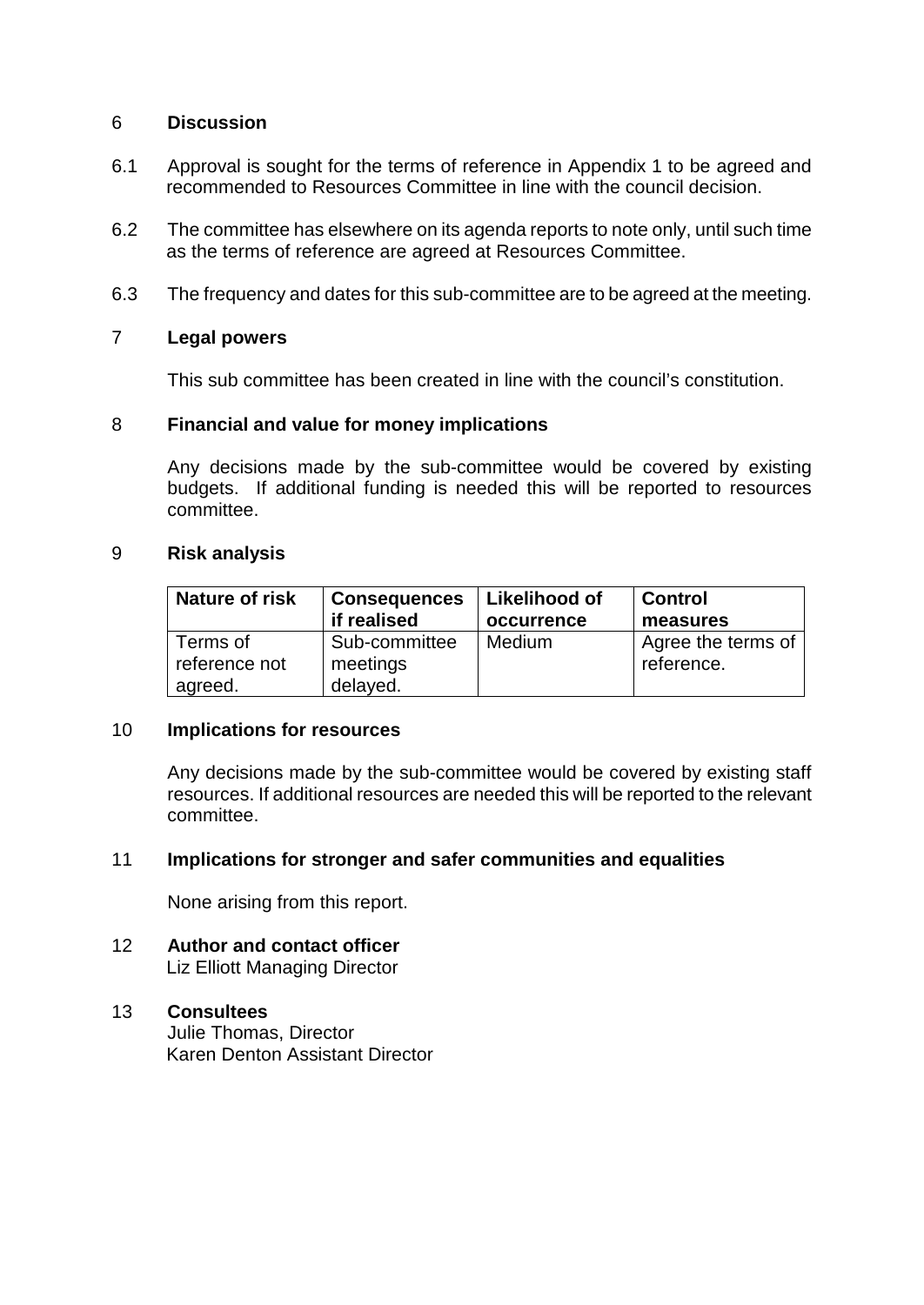# **Local Government Reform Sub- Committee**

#### Terms of Reference

#### **1. Membership**

The sub-committee will comprise seven members reflecting the political balance of the council .

# **2. Accountability**

This is a sub-committee of resources committee, which can make decisions within the remit of the responsibilities identified below.

The reporting mechanisms will be the same as resources committee with reports being circulated seven days before the meeting and minutes being taken. These meetings will be open to the public who will also be able to register to speak in the same way as resources committee.

# **3. Objective**

The sub-committee will receive reports on current topics regarding Local Government reform for their consideration, approval or making recommendation to the appropriate committee. Minutes of the sub-committee will be reported to resources committee to confirm.

#### **4. Responsibilities**

#### Overall Purpose

To consider any matters relating to the formulation and monitoring of the implementation of the council's plans for the transformation and transition into a new North Northamptonshire unitary council and the establishment of a town council for Wellingborough

The sub-committee will consider the following;

- Matters on which to influence the Shadow Authority, Secretary of State, and Project Groups / Boards, as required
- To lead on the council's approach to Community Governance reviews, issues relating to parish and town councils within the LGR, and Charter Trustee status
- Advising the council on issues to discuss relating to the provision of services, transition of staff, contracts, assets and other legal responsibilities transferring to the new North Northamptonshire unitary council
- How to further develop working arrangements with partner authorities in preparation for the anticipated North Northamptonshire unitary council, including interim staffing changes and use of resources.
- To consider any other matter related to local government reform that is broadly consistent with these general principles.

#### **5. Confidentiality**

Parts of the meeting may need to be exempt under Paragraph 3 of Part 1 of Schedule